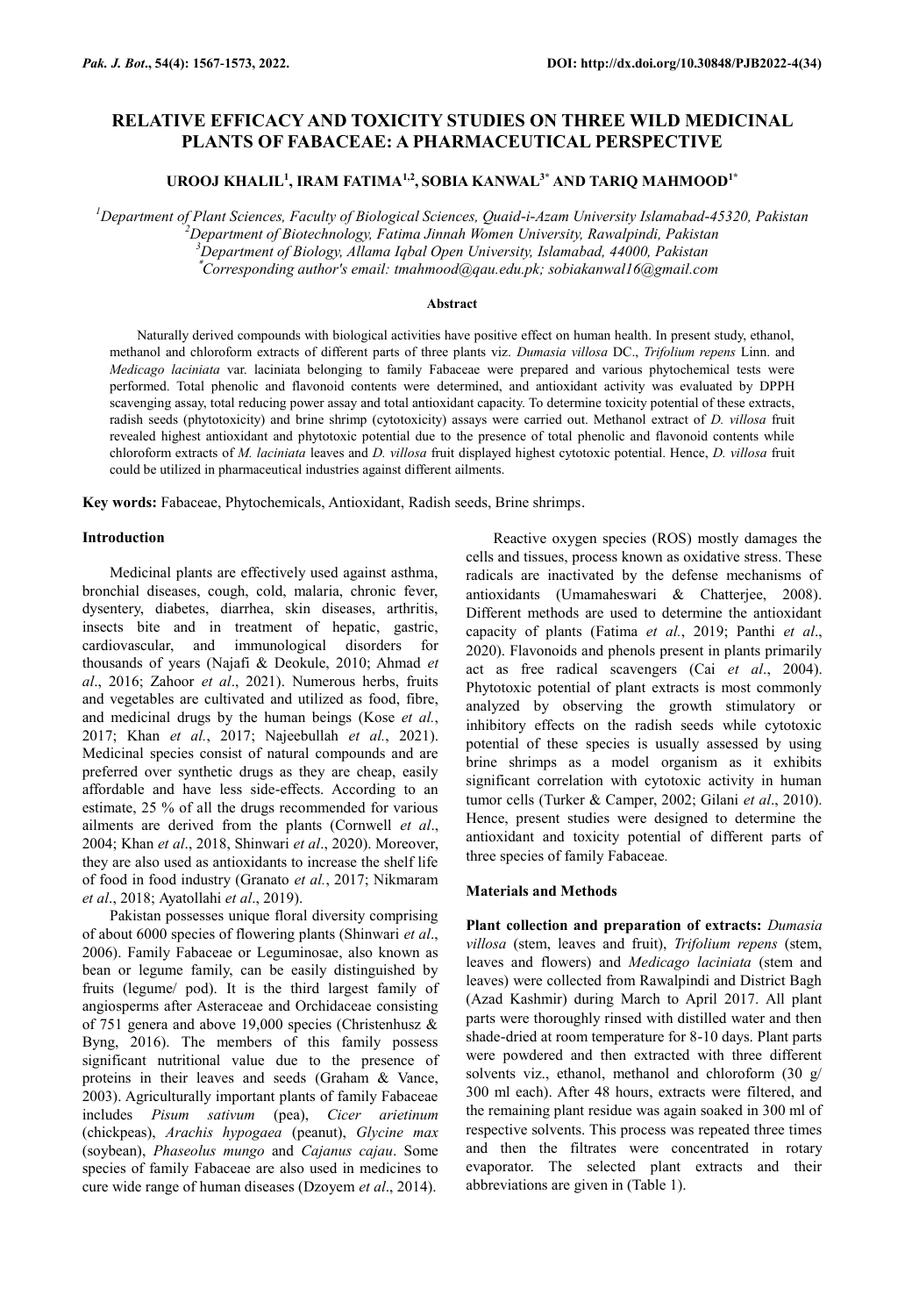| <b>Plant name</b>  | <b>Parts used</b> | <b>Solvent</b> | <b>Abbreviation</b>     |
|--------------------|-------------------|----------------|-------------------------|
| Dumasia villosa    | Stem              | Ethanol        | <b>DVStE</b>            |
|                    | Leaves            | Ethanol        | <b>DVL<sub>v</sub>E</b> |
|                    | Fruit             | Ethanol        | <b>DVFrE</b>            |
|                    | Stem              | Methanol       | <b>DVStM</b>            |
|                    | Leaves            | Methanol       | <b>DVLvM</b>            |
|                    | Fruit             | Methanol       | <b>DVFrM</b>            |
|                    | <b>Stem</b>       | Chloroform     | <b>DVStC</b>            |
|                    | Leaves            | Chloroform     | <b>DVL<sub>v</sub>C</b> |
|                    | Fruit             | Chloroform     | <b>DVFrC</b>            |
| Trifolium repens   | Leaves            | Ethanol        | TRLvE                   |
|                    | Stem              | Ethanol        | TRStE                   |
|                    | Flower            | Ethanol        | <b>TRFIE</b>            |
|                    | Leaves            | Methanol       | TRLvM                   |
|                    | Stem              | Methanol       | <b>TRStM</b>            |
|                    | Flower            | Methanol       | <b>TRFIM</b>            |
|                    | Leaves            | Chloroform     | TRLvC                   |
|                    | Stem              | Chloroform     | TRStC                   |
|                    | Flower            | Chloroform     | TRFIC                   |
| Medicago laciniata | Leaves            | Ethanol        | <b>MLLvE</b>            |
|                    | Stem              | Ethanol        | <b>MLStE</b>            |
|                    | Leaves            | Methanol       | <b>MLLvM</b>            |
|                    | Stem              | Methanol       | <b>MLStM</b>            |
|                    | Leaves            | Chloroform     | <b>MLLvC</b>            |
|                    | <b>Stem</b>       | Chloroform     | <b>MLStC</b>            |

**Table 1. List of names of different parts of selected plants and their abbreviations.**

**Qualitative phytochemical analysis:** Plants extracts were analyzed using standard protocols to determine various phytochemical compounds i.e. flavonoids, phenols, saponins, tannins, steroids, terpenoids, glycosides, anthocyanins and coumarins (Sofowora, 1993; Parekh & Chanda, 2007).

**Determination of total phenolic and flavonoid contents:**  Phenolic content in each plant extract was analyzed by Folin-Ciocalteu reagent (Clarke *et al.*, 2013). Gallic acid (400 µg/ml) was used as positive control and phenolic content was expressed as equivalent of gallic acid. Absorbance was measured at 630 nm. Flavonoid content in each plant sample was analyzed by aluminum colorimetric method (Chang *et al.*, 2002). Quercetin was used as a standard in this process and the absorbance was taken at 415 nm. Total flavonoid contents were expressed as mg QE/g.

### **Antioxidant assays**

**DPPH free radical scavenging assay:** Stock solution (2 mg/ 1 ml DMSO) of each sample was prepared and ascorbic acid was used as positive control. About 180 µl of DPPH solution was added in 20 µl of each sample followed by the incubation at room temperature for 40 minutes (Clarke *et al*., 2013). Absorbance was recorded at 517 nm and  $IC_{50}$  values were determined using graphpad prism.

**Total reducing power assay:** About 200 µl of 0.2 M of phosphate buffer and 250 µl of potassium ferricyanide solution were added to 100 µl of each plant sample. Reaction mixture was incubated (20 minutes) at 50ºC, then acidified with trichloroacetic acid (200 µl) and centrifuged for 10 minutes at 3000 rpm. Then 150 µl of supernatant was mixed with 50 µl of 0.1% ferric chloride solution and then absorbance was taken at 630 nm. Ascorbic acid was used as a control (Aliyu *et al*., 2009).

**Total antioxidant capacity (TAC):** TAC of each plant sample was determined using the procedure described by Farokhzad *et al.*, (2006). 100 μl of stock solution of each plant extract (2 mg/ml extract in DMSO) was stirred with 900 µl of reagent solution (0.6 M sulfuric acid, 4 mM phosphomolybdate and 28 mM sodium phosphate). The reactions mixtures were then incubated (90 minutes) at 95°C and then absorbance was measured.

# **Toxicological studies**

**Radish seed bioassay:** Radish seed bioassay was performed to check the allelopathic potential of medicinal plant samples as described by Turker & Camper (2002) with few modifications. Water was used as positive control. Twenty radish seeds sterilized with  $HgCl<sub>2</sub> (0.1%)$ solution were placed in all petri dishes along with 10,000 µg/ml of each plant extract and then incubated at 25°C. After five (5) days, the number of seeds germinated as well as root length of radish seeds was measured carefully. The obtained data was analyzed by ANOVA.

**Brine shrimp lethality assay:** Different plant concentrations (50, 100 and 150  $\mu$ g/ml) were poured in vials and the volume was made up to 5 ml with the help of saline water. Ten brine shrimps were added in each vial and then incubated for 24 hours at 32°C. After 24 hours, number of alive shrimps were counted and then percentage mortality and  $LC_{50}$  values were calculated (Sirajuddin *et al.*, 2012).

# **Results**

**Phytochemical's analysis:** Qualitative analysis revealed the presence of different secondary metabolites in varying concentrations in all plant extracts. Most of the compounds were strongly present in the fruits and flowers extracts compared to the leaves and stem extracts. Among different extracts, compounds were detected in decreasing order of methanol > ethanol > chloroform. However, among plants, *D. villosa* revealed the presence of most of the secondary compounds compared to the *T. repens* and *M. laciniata* (Table 2). Total phenolic contents ranged from  $16.94 \pm 0.99$  mg GAE/g to  $91.58 \pm 2.74$  mg GAE/g while total flavonoids contents ranged from  $4.06 \pm 1.76$ mg QE/g to  $32.67 \pm 1.89$  mg QE/g in selected species. Highest phenolic and flavonoid contents were observed in the methanol (91.58  $\pm$  2.74 mg QE/g and 32.67  $\pm$  1.89 mg GAE/g) and ethanol (83.37  $\pm$  1.01 mg QE/g and 30.45  $\pm$ 1.61 mg GAE/g) extracts of *D. villosa* fruit (Table 3).

**Antioxidant assays:** Highest DPPH scavenging activity was detected in ethanol (IC<sub>50</sub> = 51.16  $\pm$  3.12 µg/ml), methanol (IC<sub>50</sub> = 32.88  $\pm$  2.87 µg/ml) and chloroform  $(IC_{50} = 140.4 \pm 2.45 \text{ µg/ml})$  fruit extracts of *D. villosa.* However, lowest activity was observed in the stem extract of *M. laciniata* in ethanol  $(IC_{50} = 373.3 \pm 4.05 \text{ µg/ml})$ , methanol  $(IC_{50} = 295.0 \pm 3.75 \text{ µg/ml})$  as well as chloroform (IC<sub>50</sub> = 759.5  $\pm$  3.27 µg/ml) extracts. Ascorbic acid revealed IC<sub>50</sub> value of 16.91  $\pm$  2.57 µg/ml while among plants, *D. villosa* extracts showed remarkable scavenging activity (Table 3).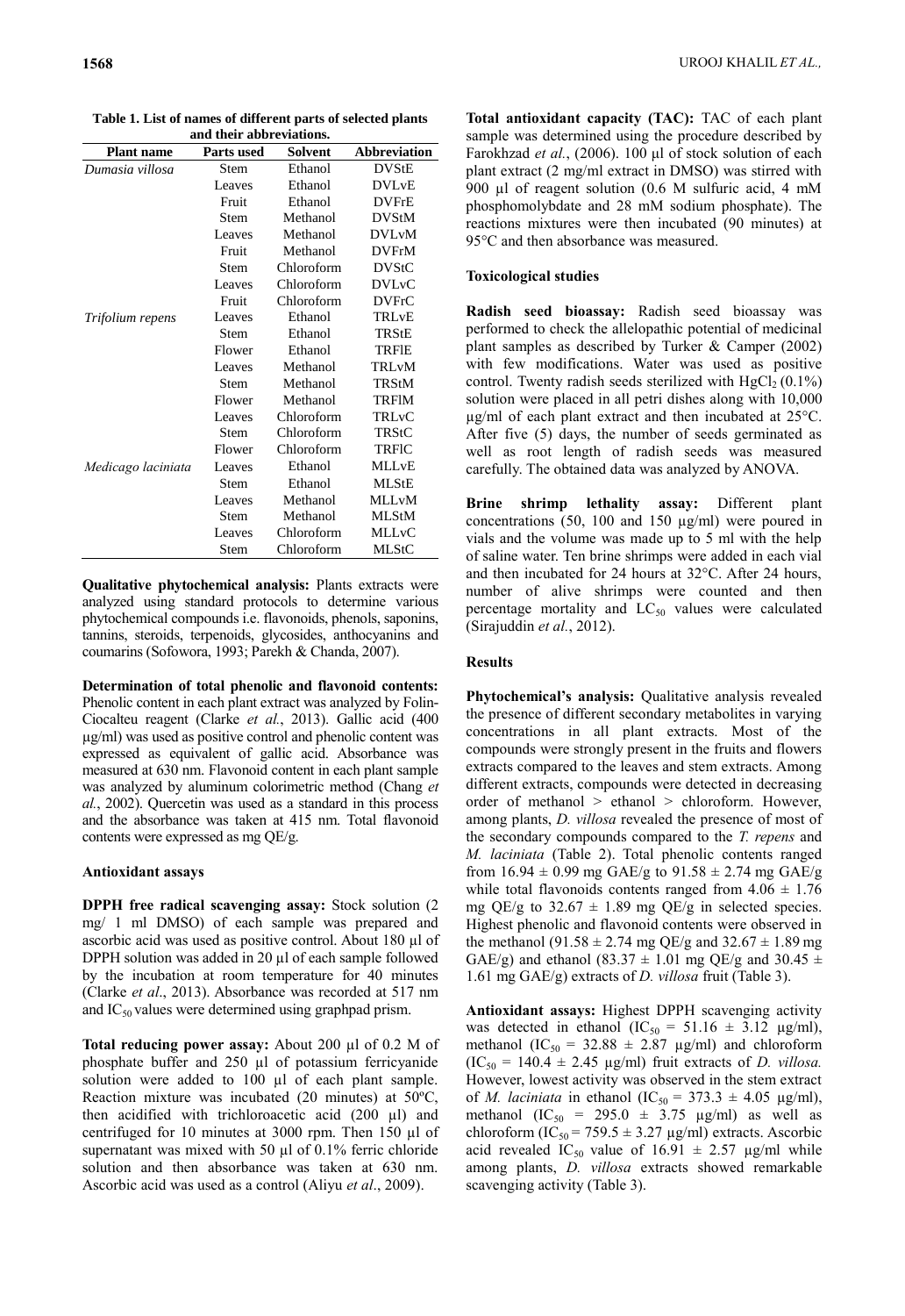| Plant        |          |          |                          |                          |                          |                          |                          | Flavonoids Phenolics Tannins Saponins Terpenoids Glycosides Steroids Anthocyanins | <b>Coumarins</b>         |
|--------------|----------|----------|--------------------------|--------------------------|--------------------------|--------------------------|--------------------------|-----------------------------------------------------------------------------------|--------------------------|
| extracts     |          |          |                          |                          |                          |                          |                          |                                                                                   |                          |
| <b>DVStE</b> | $^{+}$   | $^{+}$   | $^{+}$                   | $\overline{\phantom{a}}$ | $\overline{\phantom{a}}$ | $^{+++}$                 | $++$                     | $^{++}$                                                                           |                          |
| <b>DVLvE</b> | $^{+}$   | $^{++}$  | $^{++}\,$                | $^{+}$                   | ٠                        | $+$                      | $^{+++}$                 | $+$                                                                               |                          |
| <b>DVFrE</b> | $^{++}$  | $^{++}$  | $\overline{\phantom{a}}$ | $^{++}$                  | $^{+}$                   | $^{++}$                  | $^{+++}$                 |                                                                                   | $^{+}$                   |
| <b>DVStM</b> | $^{+}$   | $^{+}$   | $^{+}$                   | $\overline{\phantom{a}}$ | $^{+}$                   | $++$                     | $^{++}$                  | $^{+}$                                                                            | $^{+}$                   |
| <b>DVLvM</b> | $^{+}$   | $^{++}$  | $^{++}$                  | $^{++}$                  | $^{+}$                   | $^{+++}$                 | $^{++}$                  | $^{+}$                                                                            |                          |
| <b>DVFrM</b> | $^{++}$  | $^{+++}$ | $+$                      | $^{++}$                  | $^{+}$                   | $^{+++}$                 | $^{+++}$                 | $+$                                                                               | $^{+}$                   |
| <b>DVStC</b> | $^{+}$   | $^{+}$   | $\overline{\phantom{a}}$ | $\overline{a}$           | $\overline{\phantom{a}}$ | $\! + \!\!\!\!$          | $^{+}$                   |                                                                                   |                          |
| <b>DVLvC</b> | $^{+}$   | $^{+}$   | $^{+++}$                 |                          | $^{+}$                   | $\overline{\phantom{0}}$ |                          | $^{++}$                                                                           | $^{+}$                   |
| <b>DVFrC</b> | $^{++}$  | $^{+}$   | $\overline{\phantom{a}}$ |                          | $^{+}$                   | $^{+}$                   |                          |                                                                                   | $^{+}$                   |
| TRLvE        | $^{++}$  | $^{++}$  | $^{++}$                  | $+$                      | $^{+}$                   | $\overline{\phantom{a}}$ | $^{+}$                   | $+$                                                                               |                          |
| TRStE        | $^{+}$   | $^{+}$   | $^{++}$                  | $^{++}$                  | $++$                     | $^{++}$                  | $^{+}$                   |                                                                                   |                          |
| <b>TRFIE</b> | $^{+}$   | $^{+}$   | $^{++}$                  | $^{+}$                   | $\overline{\phantom{a}}$ | $^{++}$                  | $^{++}$                  |                                                                                   | $^{++}$                  |
| TRLvM        | $++$     | $^{+}$   | $\boldsymbol{+}$         | $^{+}$                   | $\overline{\phantom{0}}$ | $^{+}$                   | $^{+}$                   | $^{++}$                                                                           | $\overline{\phantom{a}}$ |
| <b>TRStM</b> | $^{+++}$ | $^{+}$   | $^{+}$                   | $^{+}$                   | $^{+}$                   | $^{++}$                  | $++$                     | $\qquad \qquad +$                                                                 | $++$                     |
| <b>TRF1M</b> | $++$     | $^{+++}$ | $^{+++}$                 | $^{++}$                  | $^{+++}$                 | $^{+}$                   | $^{++}$                  | $+$                                                                               |                          |
| TRLvC        | $^{+}$   | $^{+}$   | $\overline{a}$           | $\overline{\phantom{a}}$ | $++$                     |                          | $\overline{\phantom{a}}$ | $^{++}$                                                                           | $^{+}$                   |
| <b>TRStC</b> | $^{++}$  | $^{+}$   | $\overline{a}$           |                          | $\overline{\phantom{a}}$ |                          |                          | $\qquad \qquad +$                                                                 | $^{+}$                   |
| <b>TRFIC</b> | $++$     | $^{+}$   | $\overline{a}$           | $^{+}$                   | $^{++}$                  | $^{+}$                   | $^{++}$                  | $+$                                                                               | $^{+}$                   |
| <b>MLLvE</b> | $^{+}$   | $^{+}$   | $^{++}$                  | $\overline{a}$           | $^{+}$                   | $^{+}$                   | $^{+}$                   | $^{+}$                                                                            | $^+$                     |
| <b>MLStE</b> | $^{++}$  | $^{+}$   | $+$                      |                          | $^{+}$                   |                          | $^{+}$                   |                                                                                   |                          |
| <b>MLLvM</b> | $^{+}$   | $^{+}$   | $^{+++}$                 | $^{++}$                  | $^{+}$                   | $^{++}$                  | $^{++}$                  | $\qquad \qquad +$                                                                 |                          |
| <b>MLStM</b> | $^{++}$  | $^{++}$  | $\! + \!\!\!\!$          | $++$                     | $^{+}$                   | $^{+++}$                 | $^{++}$                  | $^{+}$                                                                            | $^{++}$                  |
| <b>MLLvC</b> | $^{+}$   | $^{+}$   | $^{+}$                   | $^{+}$                   | $\overline{\phantom{a}}$ |                          | $\blacksquare$           | $^{+}$                                                                            | $^{+}$                   |
| <b>MLStC</b> | $++$     | $^{+}$   |                          |                          | $^{++}$                  |                          |                          | $^{+}$                                                                            | $^{+}$                   |

**Table 2. Qualitative phytochemical analysis of selected plant extracts.**

+++ Strongly present; ++ Moderately present; + Weakly present; - Absent

|                       | <b>Total phenolic</b>          | <b>Total flavonoid</b>          | <b>Antioxidant assays</b>     |                                 |                                 |  |
|-----------------------|--------------------------------|---------------------------------|-------------------------------|---------------------------------|---------------------------------|--|
| <b>Plant extracts</b> | contents                       | contents                        | <b>DPPH</b> assay             | <b>Total antioxidant</b>        | <b>Total reducing power</b>     |  |
|                       | (mg GAE/g)                     | (mg QE/g)                       | $(IC_{50}$ value)             | capacity (mg/g)                 | assay (mg/g)                    |  |
| <b>DVStE</b>          | $49.22 \pm 2.20$ <sup>f</sup>  | $18.88 \pm 1.36^{gh}$           | $97.34 \pm 0.75^{\circ}$      | $24.44 \pm 2.09$ <sup>def</sup> | $16.46 \pm 0.96^{\text{def}}$   |  |
| <b>DVLvE</b>          | $67.19 \pm 1.79$ <sup>d</sup>  | $28.34 \pm 0.97$ <sup>bc</sup>  | $86.05 \pm 1.53^p$            | $26.79 \pm 1.76^{\text{cde}}$   | $20.12 \pm 1.25^{\rm bc}$       |  |
| <b>DVFrE</b>          | $83.37 \pm 1.01^b$             | $30.45 \pm 1.61^{ab}$           | $51.16 \pm 2.71$ <sup>s</sup> | $42.15 \pm 3.23^a$              | $36.20 \pm 1.49^a$              |  |
| <b>DVStM</b>          | $51.13 \pm 2.96$ <sup>f</sup>  | $20.85 \pm 1.66$ <sup>f</sup>   | $75.21 \pm 0.39$ <sup>q</sup> | $25.62 \pm 0.87^{\text{cde}}$   | $17.95 \pm 1.91^{\text{cd}}$    |  |
| <b>DVLvM</b>          | $72.75 \pm 3.99^{\circ}$       | $29.87 \pm 0.21^b$              | $61.49 \pm 2.04^r$            | $28.68 \pm 2.67^{bcd}$          | $22.49 \pm 1.71^b$              |  |
| <b>DVFrM</b>          | $91.58 \pm 2.74^a$             | $32.67 \pm 1.89^a$              | $32.88 \pm 2.87^t$            | $44.08 \pm 0.98^a$              | $37.41 \pm 1.58^a$              |  |
| <b>DVStC</b>          | $25.91 \pm 1.021^m$            | $4.060 \pm 1.76^p$              | $197.4 \pm 1.17^{\mathrm{i}}$ | $11.34 \pm 1.01^{jk}$           | $8.666 \pm 1.45$ <sup>ijk</sup> |  |
| <b>DVLvC</b>          | $48.83 \pm 2.47$ <sup>f</sup>  | $19.44 \pm 1.47$ <sup>fg</sup>  | $175.3 \pm 2.39^{j}$          | $13.22 \pm 0.78^{i}$            | $13.70 \pm 1.76$ <sup>fgh</sup> |  |
| <b>DVFrC</b>          | $60.99 \pm 1.18^e$             | $26.90 \pm 1.71^{\text{cd}}$    | $140.4 \pm 2.45^{\rm m}$      | $23.25 \pm 1.10^{\text{eff}}$   | $22.08 \pm 2.11^b$              |  |
| TRLvE                 | $31.80 \pm 1.71^{jk}$          | $14.98 \pm 1.08^i$              | $139.8 \pm 4.07^m$            | $23.43 \pm 1.76$ <sup>efg</sup> | $14.59 \pm 4.23^{\text{defg}}$  |  |
| TRStE                 | $29.81 \pm 1.71$ <sup>kl</sup> | $16.34 \pm 1.23$ f <sup>g</sup> | $166.2 \pm 3.11^k$            | $19.77 \pm 1.54$ <sup>gh</sup>  | $10.46 \pm 1.64^{\text{hij}}$   |  |
| <b>TRFIE</b>          | $39.91 \pm 3.80^{gh}$          | $23.36 \pm 1.40^e$              | $114.3 \pm 2.00^{\rm n}$      | $29.13 \pm 1.15^{bc}$           | $20.40 \pm 2.05^{bc}$           |  |
| TRLvM                 | $35.96 \pm 2.23^{\text{hi}}$   | $12.38 \pm 2.62^{jk}$           | $117.6 \pm 2.65$ <sup>n</sup> | $25.33 \pm 0.98^{\text{cde}}$   | $15.94 \pm 1.23$ <sup>def</sup> |  |
| <b>TRStM</b>          | $31.38 \pm 2.59^k$             | $17.99 \pm 1.24^{\text{hi}}$    | $152.8 \pm 3.88^1$            | $20.44 \pm 1.47$ <sup>fgh</sup> | $11.69 \pm 2.43^{ghi}$          |  |
| <b>TRFIM</b>          | $43.32 \pm 2.75$ <sup>g</sup>  | $25.27 \pm 0.78^{\text{de}}$    | $88.52 \pm 2.33^p$            | $31.89 \pm 1.34^b$              | $21.67 \pm 2.91^b$              |  |
| TRLvC                 | $19.69 \pm 2.80^{\text{no}}$   | $6.560 \pm 2.52^{\text{no}}$    | $388.4 \pm 2.25$ <sup>d</sup> | $13.26 \pm 1.51^{ij}$           | $6.477 \pm 1.30^k$              |  |
| <b>TRStC</b>          | $16.94 \pm 0.99^{\circ}$       | $10.04 \pm 0.47$ <sup>klm</sup> | $442.0 \pm 3.04^c$            | $14.32 \pm 2.98^{ij}$           | $14.28 \pm 3.30^{\rm efg}$      |  |
| <b>TRFIC</b>          | $22.04 \pm 2.13$ <sup>mn</sup> | $14.11 \pm 0.62^{i}$            | $284.8 \pm 3.98$ <sup>g</sup> | $17.62 \pm 0.56^{\text{hi}}$    | $11.86 \pm 1.08^{ghi}$          |  |
| <b>MLLvE</b>          | $30.72 \pm 1.17^k$             | $8.220 \pm 2.09^{\text{lm}}$    | $345.2 \pm 4.48$ <sup>f</sup> | $11.20 \pm 0.76$ <sup>jk</sup>  | $13.74 \pm 2.91^{\text{efgh}}$  |  |
| <b>MLStE</b>          | $26.13 \pm 3.24^1$             | $10.95 \pm 0.41$ <sup>kl</sup>  | $373.3 \pm 4.05^e$            | $10.84 \pm 0.98$ <sup>jk</sup>  | $9.631 \pm 1.23^{ijk}$          |  |
| <b>MLLvM</b>          | $35.45 \pm 1.60^{ij}$          | $8.610 \pm 1.60$ <sup>lmn</sup> | $251.0 \pm 3.65^p$            | $14.55 \pm 1.23^{ij}$           | $17.10 \pm 3.54^{\text{cde}}$   |  |
| <b>MLStM</b>          | $28.29 \pm 3.57^{kl}$          | $11.45 \pm 1.09^k$              | $295.0 \pm 3.75^{\rm h}$      | $13.67 \pm 1.78^{i\bar{j}}$     | $13.88 \pm 3.76$ <sup>efg</sup> |  |
| <b>MLLvC</b>          | $20.77 \pm 3.53^{no}$          | $4.430 \pm 1.39^{\text{op}}$    | $682.3 \pm 2.36^b$            | $10.68 \pm 0.94$ <sup>jk</sup>  | $7.901 \pm 1.56^{jk}$           |  |
| <b>MLStC</b>          | $17.12 \pm 1.65^{\circ}$       | $7.970 \pm 0.97$ <sup>mn</sup>  | $759.5 \pm 3.27^{\circ}$      | $7.703 \pm 1.20^k$              | $6.691 \pm 1.13^k$              |  |

Results are interpreted as mean  $\pm SD$  (n=3), column superscripts (a-p) depict means with significant differences ( $p$ <0.05), as determined by LSD, all pair-wise comparison test (ANOVA)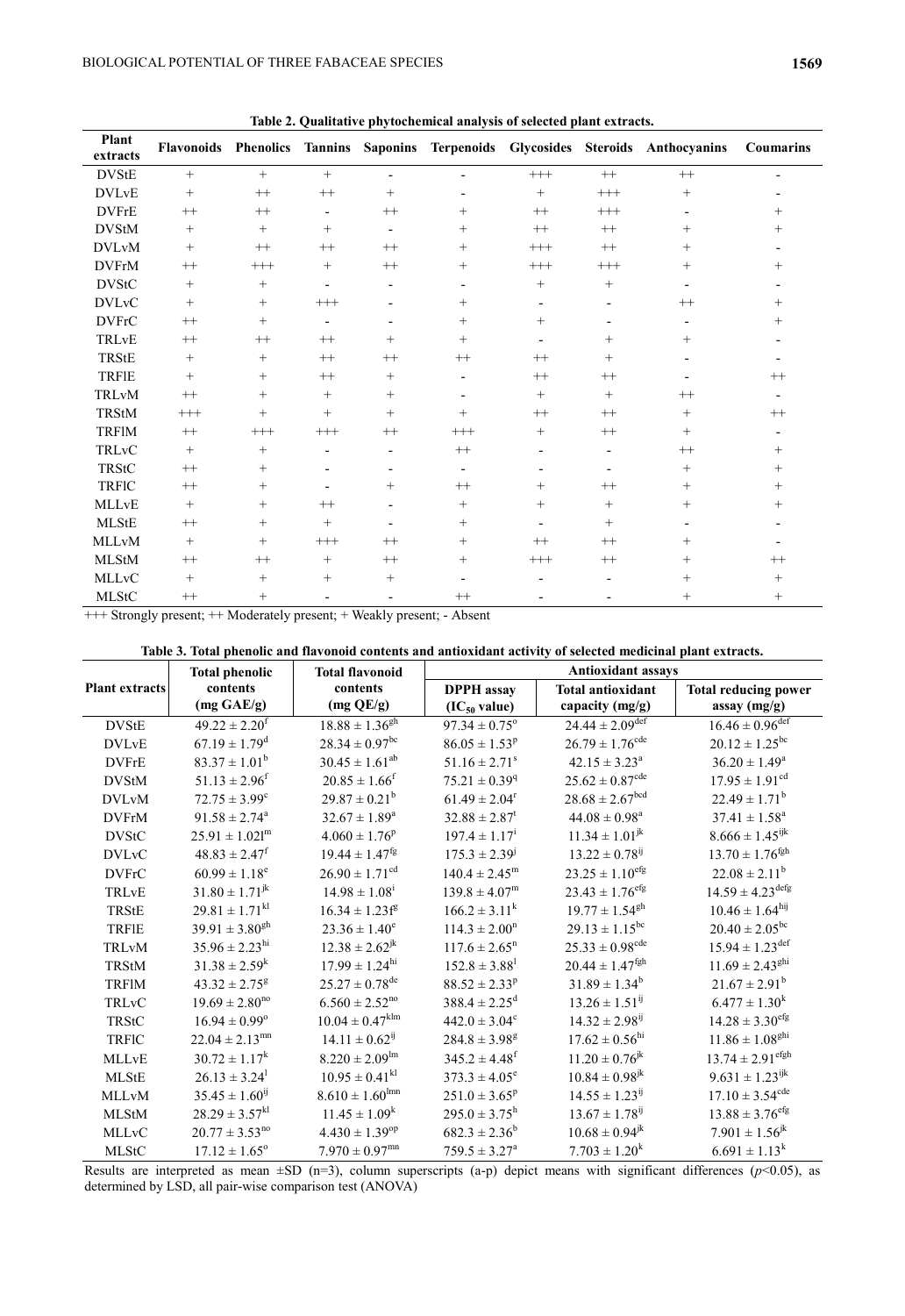



Fig. 1. Mean root length of radish seeds after 5 days of incubation showing phytotoxicity potential of selected plant extracts. Vertical bars indicate means  $\pm$  standard error of three replicates and different letters (a–c) are not significantly different at  $p$ <0.05.



Fig. 2. Percentage germination inhibition of radish seeds after 5 days of incubation showing phytotoxicity potential of selected plant extracts. Vertical bars indicate means  $\pm$  standard error of three replicates and different letters (a–c) are not significantly different at  $p$ <0.05.

Total antioxidant capacity was determined by phosphomolybdate assay which revealed that methanol extract has significant ability to reduce Mo (VI) to Mo (V) than the ethanol and chloroform extracts. Total antioxidant capacity ranged from  $7.703 \pm 1.20$  mg/g to  $31.89 \pm 1.34$  mg/g in selected species. Fruits and flower extracts of the plants showed highest antioxidant capacity compared to the leaves and stem of selected species. In reducing power assay, methanol and ethanol fruit extracts of *D. villosa*  $(37.41 \pm 1.58 \text{ mg/g} \text{ and } 36.20)$  $\pm$  1.49 mg/g) showed highest reducing power ability while chloroform extracts of *T. repens* leaves  $(6.477 \pm$ 1.30 mg/g) and *M. laciniata* stem  $(6.691 \pm 1.13 \text{ mg/g})$ showed lowest reducing power compared to the other plants. Among plants, *D. villosa* extracts showed remarkable reducing power ability compared to *T. repens* and *M. laciniata* extracts (Table 3).

**Toxicological studies:** In case of phytotoxicity, ethanol, methanol and chloroform extracts revealed significant phytotoxic potential. Mean root length and percentage germination inhibition of the plants were measured after five days of germination. Water was used as a positive control which revealed maximum root length having no germination inhibition as expected (Fig. 1). Highest germination inhibition was detected in the methanol extracts of *D. villosa* fruits (80%) and *M. laciniata* leaves (72%) followed by the methanol and ethanol extracts of *T. repens* flowers (68%) while lowest germination inhibition was observed in the chloroform extracts of *D. villosa* stem (36%) and *T. repens* stem (40%). Overall, *D. villosa* and *M. laciniata* were as more phytotoxic than *T. repens*. Among different plant extracts, methanol extracts exhibited more phytotoxic potential compared to the ethanol and chloroform extracts (Fig. 2).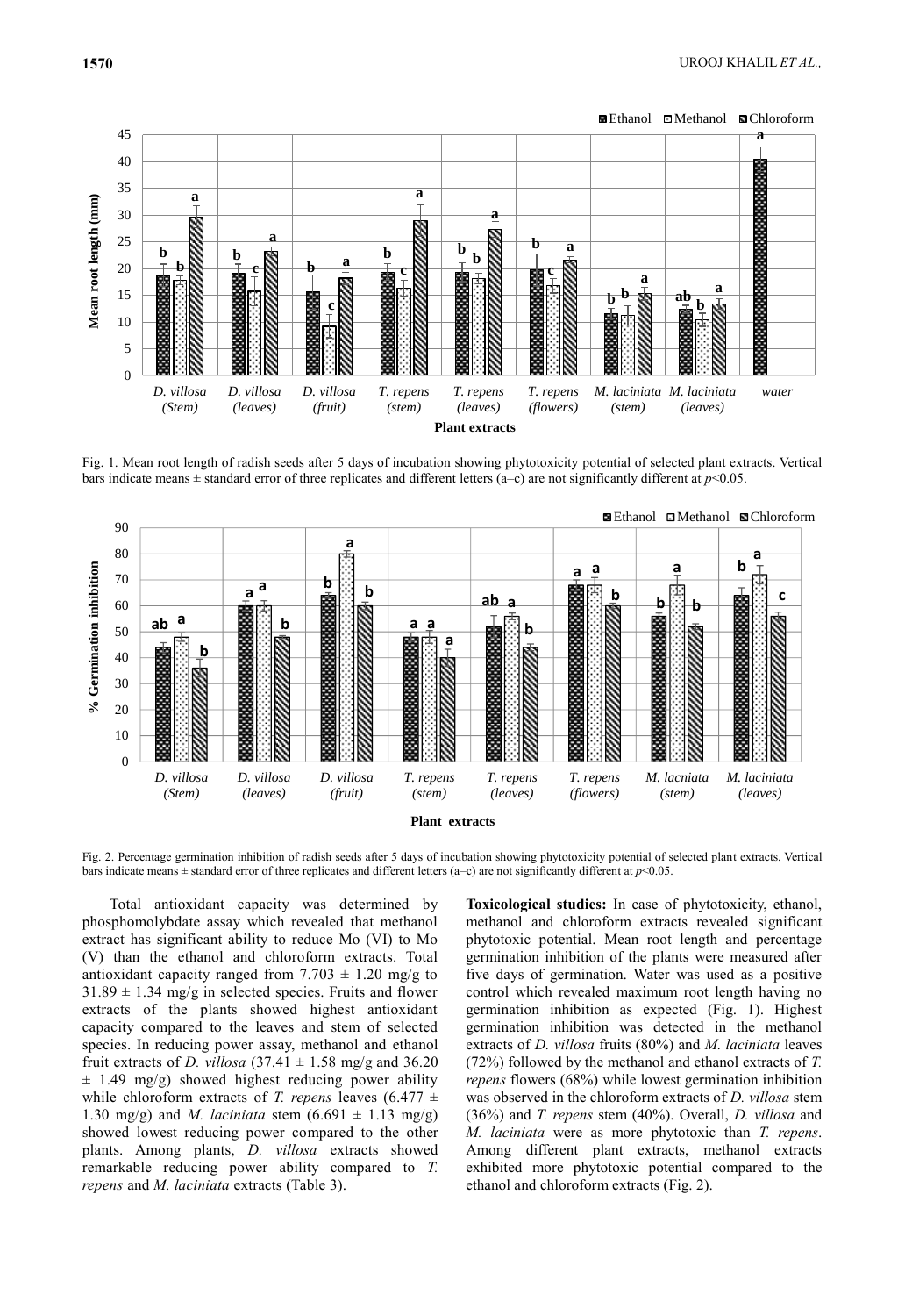Cytotoxic potential of the selected plant extracts was notably increased with increase in concentration. Vincristine sulphate (positive control) showed  $LC_{50}$  value of 2.810 ppm. Among ethanol and methanol extracts, *M. laciniata* leaves ( $LC_{50}$  33.594 ppm and 30.088 ppm) and *M. laciniata* stem (LC<sub>50</sub> 34.675 and 35.087 ppm) showed highest cytotoxic potential. However, among chloroform extracts *M. laciniata* leaves  $(LC_{50}$  17.896 ppm) and *D. villosa* fruit (LC<sub>50</sub> 27.576 ppm) revealed highest cytotoxic potential compared to other extracts (Table 4).

| plant extracts.         |                 |                             |  |  |  |
|-------------------------|-----------------|-----------------------------|--|--|--|
| <b>Plant extracts</b>   | $LC_{50}$ (ppm) | 95 % Confidence<br>interval |  |  |  |
| <b>DVStE</b>            | 56.697          | $29.398 - 109.34$           |  |  |  |
| <b>DVL<sub>v</sub>E</b> | 62.465          | $17.987 - 106.58$           |  |  |  |
| <b>DVFrE</b>            | 50.953          | $31.139 - 83.377$           |  |  |  |
| <b>DVStM</b>            | 50.747          | $29.225 - 88.119$           |  |  |  |
| <b>DVLvM</b>            | 59.198          | $18.890 - 185.51$           |  |  |  |
| <b>DVFrM</b>            | 47.945          | $25.799 - 89.100$           |  |  |  |
| <b>DVStC</b>            | 44.788          | $26.741 - 75.016$           |  |  |  |
| <b>DVLvC</b>            | 46.270          | $22.842 - 93.726$           |  |  |  |
| <b>DVFrC</b>            | 27.576          | $11.606 - 65.517$           |  |  |  |
| TRLvE                   | 42.041          | $16.360 - 108.03$           |  |  |  |
| TRStE                   | 38.621          | $14.670 - 101.67$           |  |  |  |
| TRFIE                   | 41.452          | $20.923 - 82.125$           |  |  |  |
| TRLvM                   | 37.662          | $17.341 - 81.797$           |  |  |  |
| TRStM                   | 36.738          | $19.229 - 70.192$           |  |  |  |
| <b>TRFIM</b>            | 40.621          | $23.091 - 71.457$           |  |  |  |
| TRLvC                   | 35.994          | $19.247 - 67.311$           |  |  |  |
| TRStC                   | 38.761          | $19.958 - 75.277$           |  |  |  |
| TRFIC                   | 40.621          | $23.091 - 71.457$           |  |  |  |
| <b>MLLvE</b>            | 33.594          | $18.018 - 62.635$           |  |  |  |
| <b>MLStE</b>            | 34.675          | $14.064 - 85.490$           |  |  |  |
| <b>MLLvM</b>            | 30.088          | $9.3310 - 97.021$           |  |  |  |
| <b>MLStM</b>            | 35.087          | $10.918 - 112.75$           |  |  |  |
| <b>MLLvC</b>            | 17.869          | $2.7570 - 115.81$           |  |  |  |
| <b>MLStC</b>            | 29.948          | $11.939 - 75.121$           |  |  |  |
| VS (positive control)   | 2.8100          | $1.9700 - 4.0100$           |  |  |  |

**Table 4. Cytotoxicity potential of selected** 

 $LC_{50}$  = Lethal concentration fifty; VS: Vincristine sulphate

#### **Discussion**

In Pakistan, most of the people rely on medicinal plants for treatment of different diseases (Shinwari *et al.*, 2009; Ahmad *et al*., 2020). Natural flora exhibits vital compounds that play crucial role in different biological activities (Rodrigues *et al*., 2016; Espinosa-Leal *et al*., 2018). These species are traditionally used by local people to treat several diseases including stomach ailments, fever and hypertension (Saganuwan, 2010). Nowadays, medicinal plants are used for drug development. In present studies, relative efficacy and toxicity potential of various parts of three species i.e., *T. repens* (stem, leaves and flowers), *M. laciniata* (stem and leaves) and *D. villosa* (stem, leaves and fruit) were examined. In addition, some phytochemical tests were carried out to determine the presence of different compounds in plant extracts.

Qualitative tests depicted the presence of flavonoids, phenolics, tannins, saponins, steroids, glycosides, terpenoids, coumarins and anthocyanins in most of the plant extracts. Earlier findings of phytochemical tests carried out by Sudha *et al.*, (2011), Fatima *et al.*, (2018) and Palshetkar *et al.*, (2020) also correlate with the present studies revealing the presence of different secondary metabolites in medicinal plants. Saponins and tannins act as a self-defense against fungi, bacteria and other herbivore predators (Makkar *et al.*, 1995). Terpenoids play key role in inhibiting the formation of free radicals (Park & Pezzutto, 2002). Similarly, coumarins exhibit antimicrobial and antioxidant activities (Carpinella *et al*., 2005). However, phenolic and flavonoid compounds possess significant antioxidant and cytotoxic potential (Ragaee *et al*., 2006). Present studies correlate with the previous studies of Rodrigues *et al.*, (2013) in which 21.96 mg/g to 36.41 mg/g of phenolic contents have been reported in *Medicago* genus. However, so far no studies are conducted on the quantitative phytochemical estimation of *D. villosa*.

Free radicals or reactive oxygen species (ROS) results in oxidative stress at high concentration (Zheng *et al*., 2001). Antioxidants possess beneficial effects against free radicals by scavenging them (Chu *et al*., 2002, Hamza *et al*., 2020). In present studies, highest DPPH scavenging activity was observed in the ethanol extract of *D. villosa* fruit  $(32.88 \pm 2.87 \text{ µg/ml})$  and lowest activity was detected in the chloroform extract of *M. laciniata* stem  $(759.5 \pm 3.27 \mu g/ml)$ . Similarly, highest reducing power and TAC was observed in the methanol extract of *D. villosa* fruit. Studies on the antioxidant potential of these species have not been carried out before. Previously, Sahreen *et al.*, (2011) confirmed that the phenols and flavonoids are the major contributors for the antioxidant activity.

The toxic effect of a plant on germination, growth and development of other plants due to release of toxic chemicals is called allelopathy or phytotoxicity. Natural herbicides can be made by determining the phytotoxicity of plant species using radish seed bioassay which is the simplest technique (Khan *et al*., 2011). Highest seed germination inhibition was detected in the methanol fruit extract of *D. villosa* (80%) and leaves extract of *M. laciniata* (72%). Moreover, brine shrimp lethality assay is most convenient assay used to evaluate the toxicity potential of medicinal plants (Saleh-e-In *et al*., 2016). Highest cytotoxic activity was observed in the chloroform extracts of *M. laciniata* leaves and *D. villosa* fruit. Previously, Avato and Tava, (2006) reported that the cytotoxic potential of genus *Medicago* is due to the presence of saponins. Moreover, present studies are also supported by the earlier findings of Sigaroodi *et al.*, (2012) according to which LC<sub>50</sub> value of *T. repens* extracts ranged from 30 µg/ml to 50 µg/ml. However, no previous literature is available for the cytotoxic study of *D. villosa*  and *M. laciniata* species.

In conclusion, extracts of *D. villosa* showed highest antioxidant, cytotoxic and phytotoxic potential as well as total phenolic and flavonoid contents and hence, can be used in the pharmaceutical industries. Further, *in vivo* studies and compound characterization needs to be carried out in future to confirm the relative efficacy and toxicity potential of these plant extracts.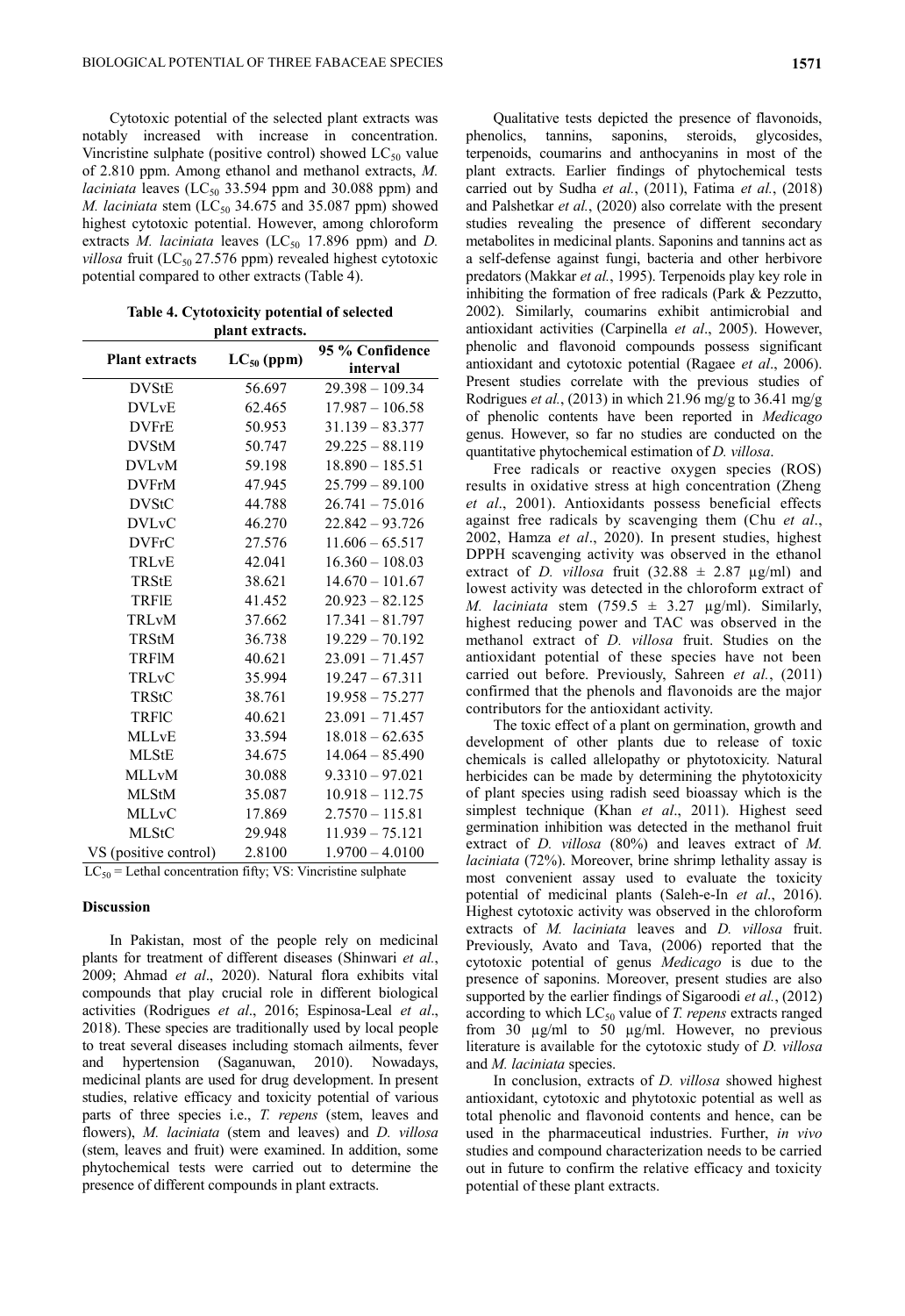#### **References**

- Ahmad, N., Z.K. Shinwari, J. Hussain and I. Ahmad. 2016. Insecticidal activities and phytochemical screening of crude extracts and its derived fractions from three medicinal plants *Nepeta leavigata, Nepeta kurramensis* and *Rhynchosia reniformis Pak. J. Bot.*, 48(6): 2485-2487.
- Ahmad, S., M. Zafar, S. Shinwari, M. Ahmad, Z.K. Shinwari, S. Sultana and M.A. Butt. 2020. Ethno-medicinal plants and traditional knowledge linked to primary health care among the indigenous communities living in western hilly slopes of Dera Ghazi Khan, Pakistan. *Pak. J. Bot.*, 52(2): 519-530.
- Aliyu, A.B., M.A. Ibrahim, A.M. Musa, H. Ibrahim, I.E. Abdulkadir and A.O. Oyewale. 2009. Evaluation of antioxidant activity of leave extract of *Bauhinia rufescens* Lam. (Caesalpiniaceae). *J. Med. Plants Res.,* 3(8): 563-567.
- Avato, P., R. Bucci, A. Tava, C. Vitali, A. Rosato, Z. Bialy and M. Jurzysta. 2006. Antimicrobial activity of saponins from *Medicago* sp.: structure-activity relationship. *Phytother. Res.,* 20(6): 454-457.
- Ayatollahi, S.A., M. Sharifi-Rad, A. Roointan, N. Baghalpour, B. Salehi, Z.K. Shinwari, A.T. Khalil and J. Sharifi-Rad. 2019. Antidiabetic activity of date seed methanolic extracts in alloxan-induced diabetic rats. *Pak. Vet. J.*, 39(4): 583-587.
- Cai, Y., Q. Luo, M. Sun and H. Corke. 2004. Antioxidant activity and phenolic compounds of 112 traditional Chinese medicinal plants associated with anticancer. *Life Sci.,* 74(17): 2157-2184.
- Carpinella, M.C., C.G. Ferrayoli and S.M. Palacios. 2005. Antifungal synergistic effect of scopoletin, a hydroxycoumarin isolated from *Melia azedarach* L. fruits. *J. Agric. Food Chem.,* 53(8): 2922-2927.
- Chang, C.C., M.H. Yang, H.M. Wen and J.C. Chern. 2002. Estimation of total flavonoid content in propolis by two complementary colorimetric methods. *J. Food Drug Anal.,* 10: 178-182.
- Christenhusz, M.J. and J.W. Byng. 2016. The number of known plants species in the world and its annual increase. *Phytotaxa,* 261(3): 201-217.
- Chu, Y.F., J.I.E. Sun, X. Wu and R.H. Liu. 2002. Antioxidant and antiproliferative activities of common vegetables. *J. Agri. Food Chem.,* 50(23): 6910-6916.
- Clarke, G., K.N. Ting, C. Wiart and J. Fry. 2013. High correlation of 2, 2-diphenyl-1-picrylhydrazyl (DPPH) radical scavenging, ferric reducing activity potential and total phenolics content indicates redundancy in use of all three assays to screen for antioxidant activity of extracts of plants from the Malaysian rainforest. *Antioxidants,* 2(1): 1-10.
- Cornwell, T., W. Cohick and I. Raskin. 2004. Dietary phytoestrogens and health. *Phytochemistry,* 65(8): 995-1016.
- Dzoyem, J.P., L.J. McGaw and J.N. Eloff. 2014. *In vitro* antibacterial, antioxidant and cytotoxic activity of acetone leaf extracts of nine under-investigated Fabaceae tree species leads to potentially useful extracts in animal health and productivity. *BMC Complement. Altern. Med.,* 14(1): 147.
- Espinosa-Leal, C.A., C.A. Puente-Garza and S. Garcia-Lara. 2018. *In vitro* plant tissue culture: means for production of biological active compounds. *Planta*, 248: 1-18.
- Farokhzad, O.C., J. Cheng, B.A. Teply, I. Sherifi, S. Jon, P.W. Kantoff, J.P. Richie and R. Langer. 2006. Targeted nanoparticle-aptamer bioconjugates for cancer chemotherapy *In vivo*. *Proc. Natl. Acad. Sci.,* 103(16): 6315-6320.
- Fatima, I., S. Kanwal and T. Mahmood. 2018. Evaluation of biological potential of selected species of family Poaceae from Bahawalpur, Pakistan. *BMC Complement. Altern. Med.*, 18(1): 27.
- Fatima, I., S. Kanwal and T. Mahmood. 2019. Microbiostatic, antioxidative and cytotoxic potentiation of some grasses of Bahawalpur, Pakistan. *J. Tradit. Chin. Med.,* 39(4): 482-491.
- Gilani, S.A., Y. Fujii, Z.K. Shinwari, M. Adnan, A. Kikuchi and K.N. Watanabe. 2010. Phytotoxic studies of medicinal plant species of Pakistan. *Pak. J. Bot.,* 42(2): 987-996.
- Graham, P.H. and C.P. Vance. 2003. Legumes: importance and constraints to greater use. *Plant Physiol.*, 131(3): 872-877.
- Granato, D., D.S. Nunes and F.J. Barba. 2017. An integrated strategy between food chemistry, biology, nutrition, pharmacology, and statistics in the development of functional foods: A proposal. *Trends in Food Sci. Technol.,*  62: 13-22.
- Hamza, E., A. Mohamed, S. Afridi, A.T. Khalil, M. Ali, T. Zohra, R. Akhtar, A. Ikram, Z.K. Shinwari and M. Maaza. 2020. Promising antiviral, antimicrobial and therapeutic properties of green nanoceria. *Nanomedicine*, 15(5): 467-488.
- Khan, I., S.A. Jan, Z.K. Shinwari, M. Ali, Y. Khan and T. Kumar. 2017. Ethnobotany and medicinal uses of folklore medicinal plants belonging to family Acanthaceae: An updated review. *M.O.J. Biol Med*., 1(2): 34-38.
- Khan, R.A., R.M. Khan, S. Sahreen, J. Bokhari, U. Rashid and S. Jan. 2011. Phytotoxic characterization of various fractions of *Launaea procumbens*. *Afr. J. Biotechnol.,*  10(27): 5377-5380.
- Khan, Y.M., S. Jan, R.A. Khan, Z.K. Shinwari, F. Ullah, H. Ullah and S. Mehmood. 2018. Pharmacological evaluation of *Taverniera nummularia* DC. *Pak. J. Bot.,* 50(1): 321-328.
- Kose, M.A., N. Cetinsag and K. Gurcan. 2017. De novo transcriptome assembly and SSR marker development in apricot (*Prunus armeniaca*). *Turk. J. Agric. For.,* 41: 305-315.
- Makkar, H.P., M. Blümmel and K. Becker. 1995. *In vitro* effects of and interactions between tannins and saponins and fate of tannins in the rumen. *J. Sci. Food Agric.,* 69: 481-493.
- Najafi, S. and S.S. Deokule. 2010. Pharmacognostic study of *Tylophora dalzellii* Hook. f. *J. Med. Plants Res.,* 4(5): 403-406.
- Najeebullah, S., Z.K. Shinwari, S.A. Jan, I. Khan and M. Ali. 2021. Ethno-medicinal and phytochemical properties of genus *Allium*: A review of recent advances. *Pak. J. Bot.,* 53(1): 135-144.
- Nikmaram, N., S. Budaraju, F.J. Barba, J.M. Lorenzo, R.B. Cox, K. Mallikarjunan and S. Roohinejad. 2018. Application of plant extracts to improve the shelf-life, nutritional and health-related properties of ready-to-eat meat products. *Meat Sci.,* 145: 245-255.
- Palshetkar, A., N. Pathare, N. Jadhav, M. Pawar, A. Wadhwani, S. Kulkarni and K.K. Singh. 2020. *In vitro* anti-HIV activity of some Indian medicinal plant extracts. *BMC Complement. Med. Ther.,* 20: 69.
- Panthi, M., R.K. Subba, B. Raut, D.P. Khanal and N. Koirala. 2020. Bioactivity evaluations of leaf extract fractions from young barley grass and correlation with their phytochemical profiles. *BMC Complement. Med. Ther.,* 20: 64.
- Parekh, J. and S.V. Chanda. 2007. *In vitro* antimicrobial activity and phytochemical analysis of some Indian medicinal plants. *Turk. J. Biol.,* 31: 53-58.
- Park, E.J. and J.M. Pezzuto. 2002. Botanicals in cancer chemoprevention. *Cancer Metastasis Rev.,* 21(3-4): 231-255.
- Ragaee, S., E.S.M. Abdel-Aal and M. Noaman, 2006. Antioxidant activity and nutrient composition of selected cereals for food use. *Food Chem.,* 98(1): 32-38.
- Rodrigues, F., A. Palmeira-de-Oliveira, J. Das Neves, B. Sarmento, M.H. Amaral and M.B. Oliveira. 2013. *Medicago* spp. extracts as promising ingredients for skin care products. *Ind. Crops Prod.,* 49: 634-644.
- Rodrigues, T., D. Reker, P. Schneider and G. Schneider. 2016. Counting on natural products for drug design. *Nature Chem.,* 8: 531-541.
- Saganuwan, A. 2010. Some medicinal plants of Arabian Pennisula. *J. Med. Plants Res.,* 4(9): 767-789.